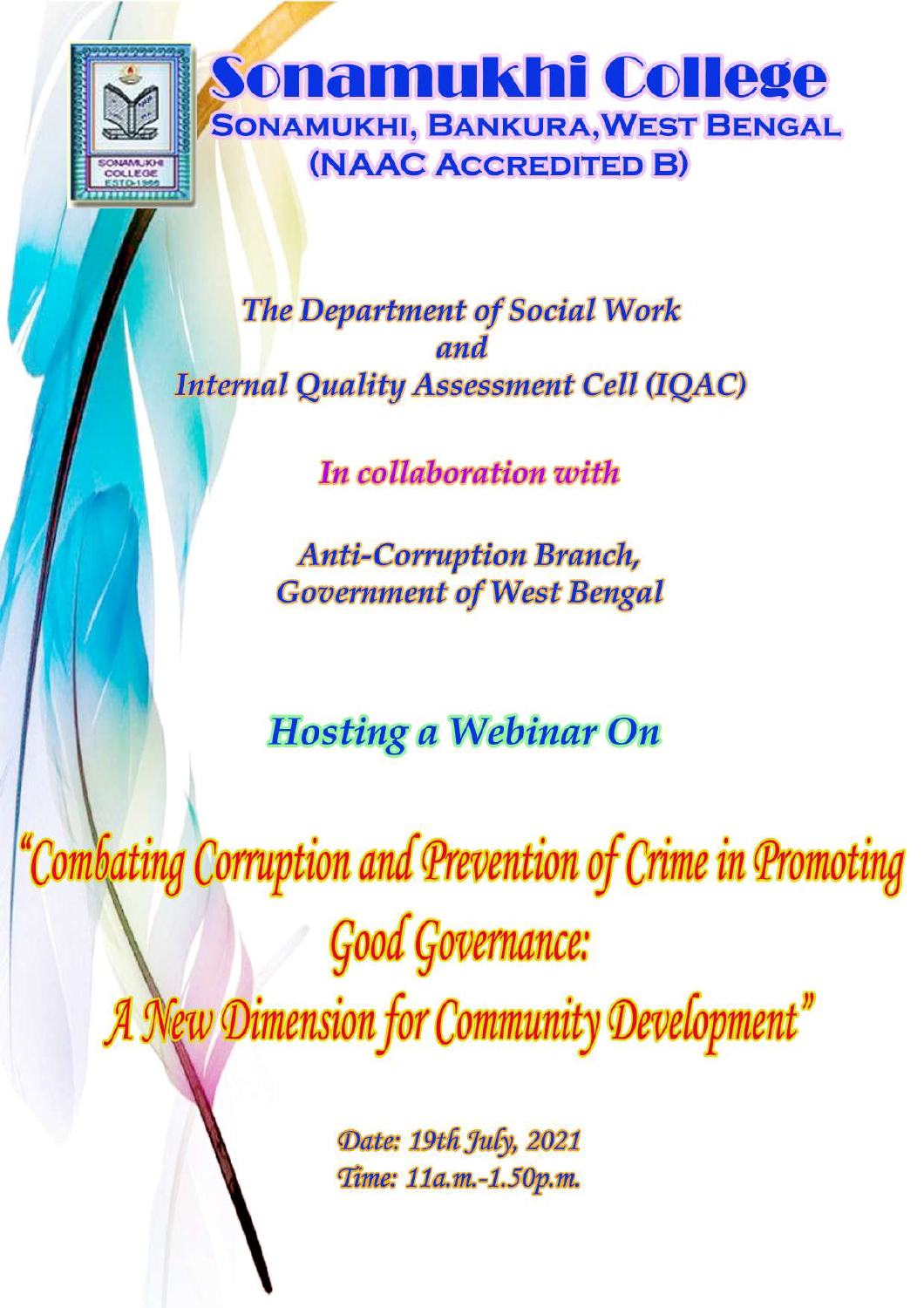## *About the Webinar*

*We know that, combating against corruption and crime is one of the most important factors for establishing good governance. Specially, in developing countries like India, high level of corruption and crime are considered as the main obstacles for good governance, growth and community development.* 

*Corruption is the root of all evils. It debases social, economic and political life. It*  is destroying our values of life and none of us are safe today. With the *development of science and technology criminals are using scientific techniques while committing the crime. Moreover, not a day goes by where we don't hear the news of a crime against women in India.* 

*Freedom from corruption and crime cannot be achieved without a vigilant, informed and sensitive citizen. Throughout history and in every country and legal system, this has been demonstrated time after time. So, we think there is an urgent need to organize seminars/webinars for much more discussion on the topics corruption, crime and good governance to give awareness and change to all the younger generation or in other words there is a need for Anti-Corruption and Anti-Crime education exclusively for the young generation.*

## **Key points:**

**Registration is mandatory for interested participants.**

 **E-certificate will be distributed to the registered participants after filling out the feedback form.**

**For Registration Click Here: <https://forms.gle/xYh581M44nPj5CjJA>**

**YouTube LIVE Streaming Link:<https://youtu.be/nvMli2CuEDI>**

 **All participants are requested to drop their questions to the Speaker in the chat box for the question-answer session.**

**Figure 7 The organizers are not responsible for any technical glitch regarding network connectivity and other related things.**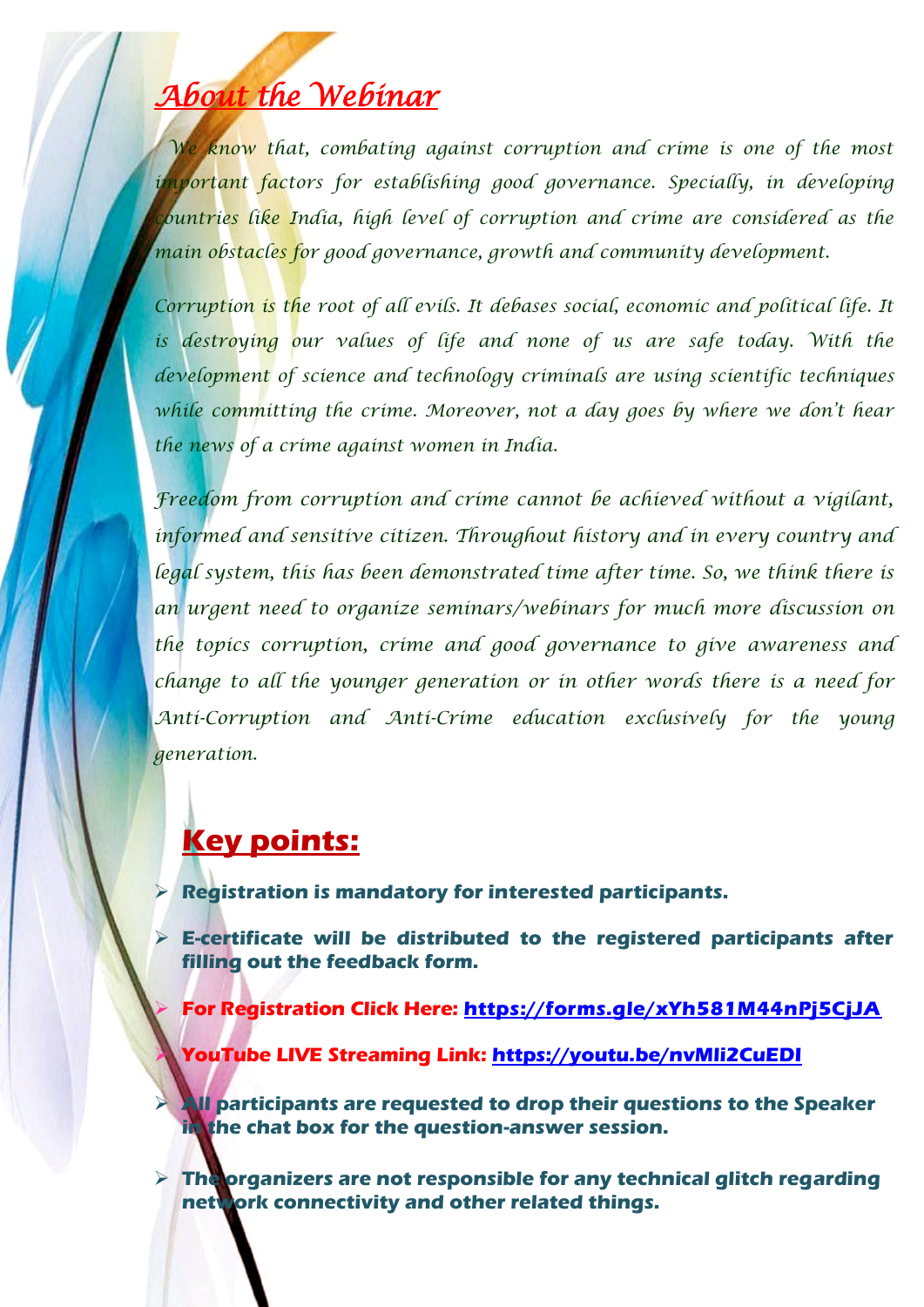



 $11.00$  a.m.  $-11.05$  a.m. **Opening Song** 

 $11.05$  am  $-11.15$  am **Welcome Note by the Convener** Dr. Tanuka Roy Sinha **Asst. Professor** Department of Social Work **Bankura University** 



11.15 a.m. - 11.25 a.m. **Welcome Address by the President** and Chairperson Dr. Bappaditya Mandal Principal, Sonamukhi College



11.25 a.m. - 11.35 a.m. Inaugural address by the Chief Patron Professor Deb Narayan Bandyopadhyay Honourable Vice-Chancellor **Bankura University** 



 $11.35$  a.m.  $-11.45$  a.m. Special address by the Chief Guest Smt. Rina Mitra, IPS (Retd.) OSD & DGP Directorate of Anti-Corruption Branch **West Bengal**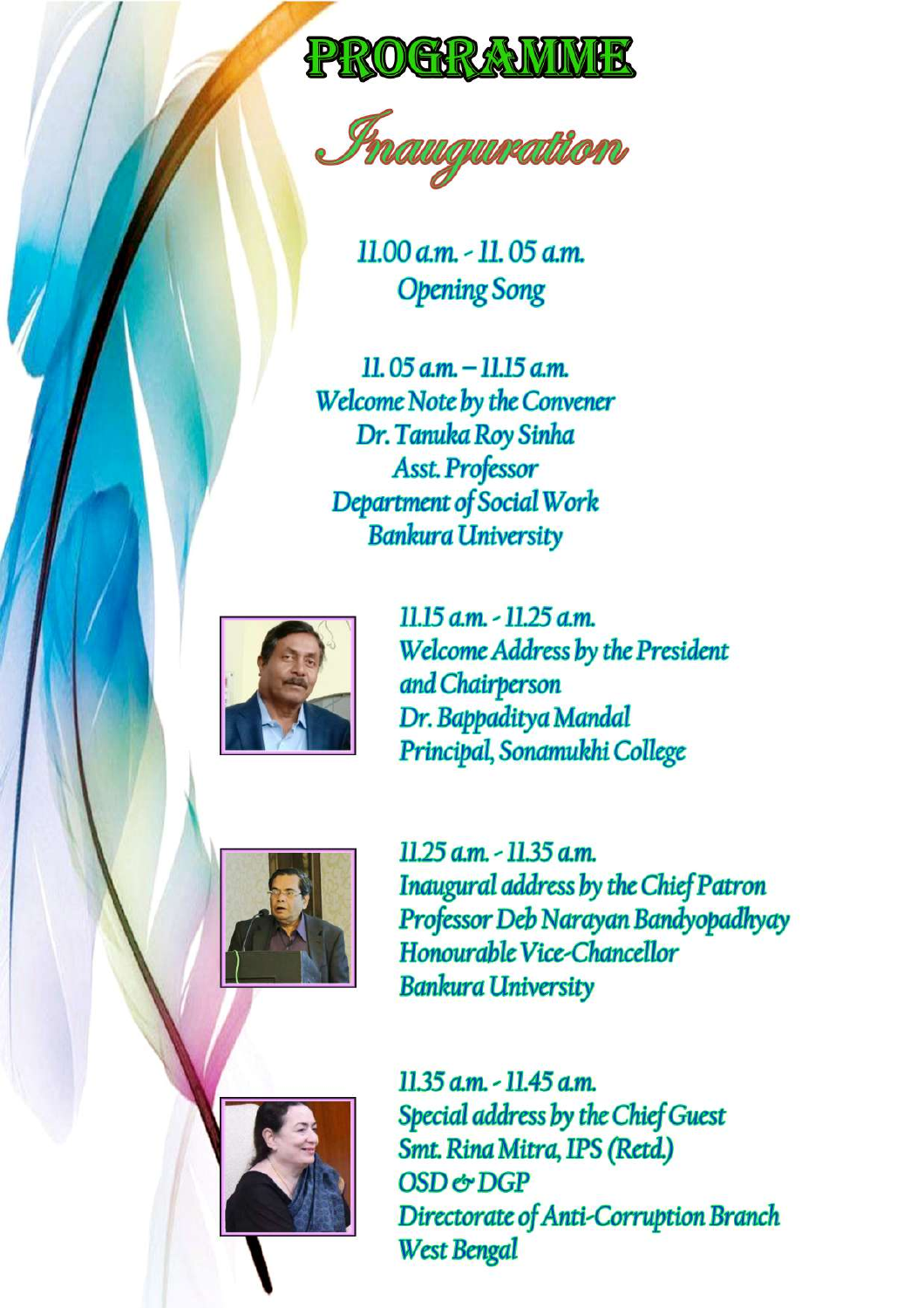# **TECHNICAL SESSION**



Technical Session-1

Speaker:

Smt. Rina Mitra, IPS (Retd.) OSD & DGP Directorate of Anti-Corruption Branch **West Bengal** 

Topic: "Combating corruption and crime for community development": 11.45pm-12.10pm Interactive Session: 12.10pm-12.15pm



Technical Session-II

Speaker:

Speaker: Prof. (Dr.) Manirani Dasgupta Professor, Department of Law **University of Calcutta Kolkata** 

Topic: "Cyber-crime in India: A social-legal perspective": 12.15pm-12.40pm Interactive Session: 12.40pm-12.45pm



Fechnical Session-III

Prof. Sibranjan Chatterjee Former Professor & Head **Department of Political Science** Maulana Azad College **Kolkata** 

Topic: "Concept and pre-condition for good governance": 12.45pm-1.10pm Interactive Session: 1.10pm-1.15pm



Technical Session-IV

Speaker: Dr. Sujit Kumar Biswas **Associate Professor** Department of Law **University of North Bengal** Siliguri, West Bengal

Topic. Crime against women in India: Issues, challenges and prevention": 1.15pm-1.40pm Interactive Session: 1.40pm-1.45pm

#### 1.45pm-1.50pm

Vote of Thanks by the Convener Dr. Ratul Saha Assistant Professor, Sonamukhi College